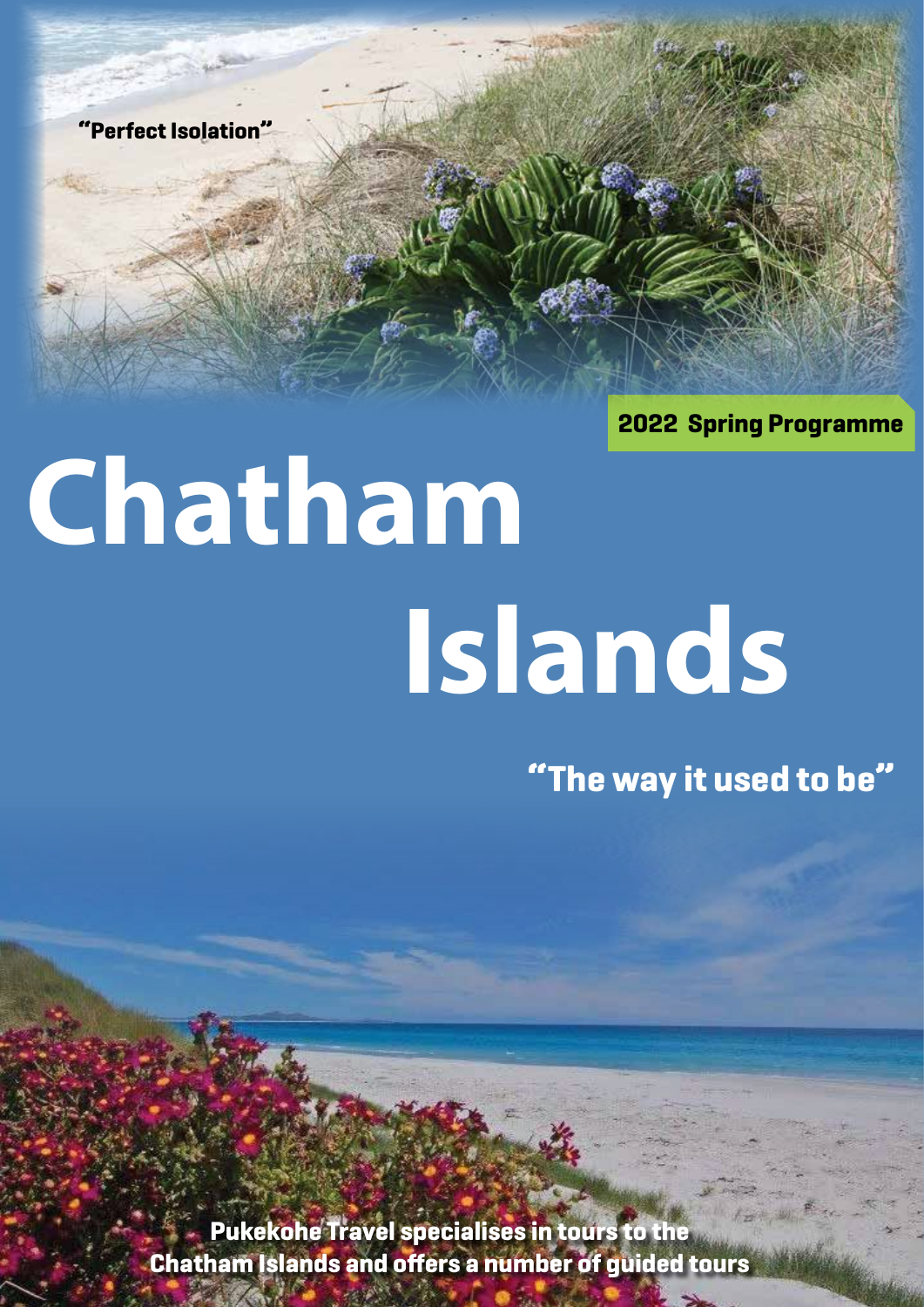# **Introduction**



#### **THE CHATHAM ISLANDS ARE A SPECIAL PLACE TO VISIT AND LIE 870 KM EAST OF THE MAINLAND AND ARE 45 MINUTES AHEAD OF NEW ZEALAND TIME.**

The locals are genuine, friendly and welcoming. Their isolation; changeable, moody climate; and a history that goes back to the Moriori, gives them a strong community spirit, a sense of independence and self-sufficiency that allows them to be at ease with their lot. Visitors enjoy the island as is – trees that lean one way, rugged landscapes containing an array of volcanic peaks, original forest remnants, rolling farmland, sandy beaches, seas full of fish

and spectacular ever-changing scenery. With the Black Robin now thriving (once the world's rarest bird), the magnificent Chatham Island's Forget-Me-Nots, hospitality, meals and opportunity to fish for cod and grouper – this is a place to visit before you die!.

# **A Typical Week on the Chatham Islands includes...**

#### **Exclusive Highlights**

- An exclusive BBQ at 'Admiral's Farm' the homestead, stunning garden and endemic plant restoration nursery of Val Snr and Lois Croon
- A special buffet dinner at the Kaingaroa Sports and Social Club (Sunday evening - February)
- Tour to the incredible Basalt Columns where you will also see seabirds including oyster catchers
- Visit Waitangi West
- Moriori Rock Carvings (Petroglyphs)
- Visit Wharekauri, Splattered Rock (the amazing volcanic formation on the beach) and Mt Chudleigh Reserve
- Te Matarae a private reserve where many endemic plants can be seen.
- Awatotara Reserve to see the Parea Wood Pigeon and endemic plants
- Owenga Village,
- Spend time at local artist Eva Cherie' impressive gallery
- Visit the statue of Tommy Solomon and Shelley Beach to look for shells
- Comb Blind Jims at Te Whanga Lagoon and search the shoreline for fossilised sharks' teeth
- Spend a day at Kaingaroa via the Ocean Mail Wetlands Reserve
- Hapupu National Reserve Moriori Tree Carvings (Dendroglyphs) • Walk to the only accessible seal colony,
- Visit the site of Broughton Landing 1791 (early whaling village)
- See the Sunderland Flying Boat which is being restored.
- Visit Kopinga Marae.

# **Optional Activities**

- Cliff walk to Tikitiki Hill.
- Town walk to include the Museum, Craft Shop, Waitangi Store
- Fishing trip own expense
- Pitt Island own expense
- Henga Reserve Bush walk opportunities.

#### **All these activities will help you appreciate the size, beauty and culture of the Chatham Islands.**

#### **Most are weather dependent, will vary from day-to- day and subject to change!**

**Every endeavour will be made to schedule all the activities. There are great photo opportunities**



## **Hotel Chathams**

Hotel Chathams is situated on the waterfront in the main township of Waitangi.

The hotel has spacious upstairs executive rooms and standard, ground floor, waterfront rooms - all with ensuites, tea and coffee making facilities and sky television. Single rooms have shared facilities and do not have sea views. Hotel facilities include a restaurant and bar, tea / coffee making, free laundry and pre-pay internet. Meals are at the hotel (unless otherwise specified) with local seafood and picnic lunches are provided most days. Sightseeing tours depart from the hotel which is also the only Pub on the island and a great place to meet the locals!

**Highlight<sup>s</sup>**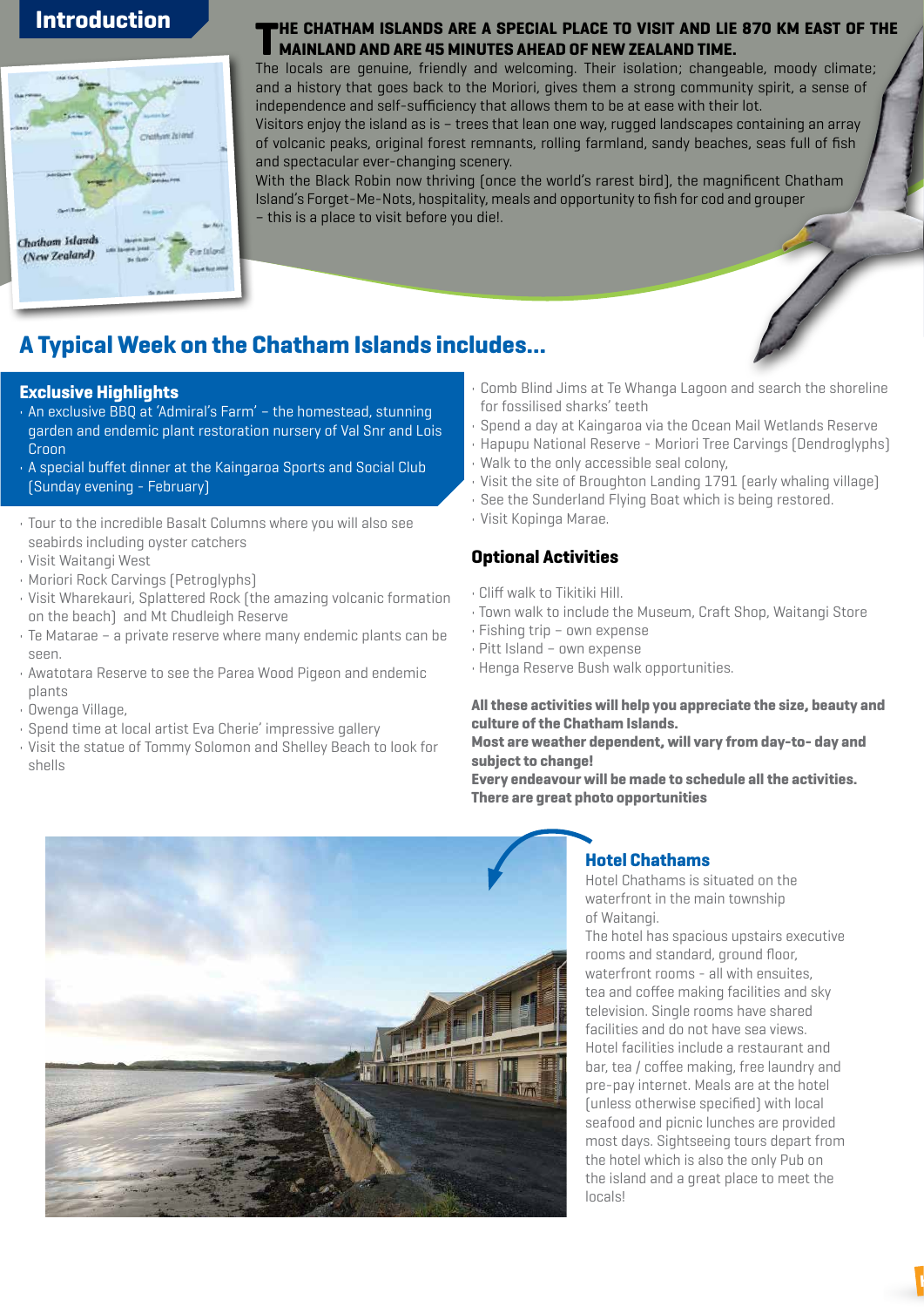

• Home of unique Chatham Islands birds and plants

# **Exclusive Guided Tours - Departure Dates**

# **2022 - All tours are Ex Auckland**

| $13 -$ | 20 Oct |
|--------|--------|
| $10-$  | 17 Nov |

- 24 Nov- 01 Dec
- 08- 15 Dec
- 
- 15- 22 Dec

# **Cost per person\***

| Standard twin / double                      | \$4.399 |
|---------------------------------------------|---------|
| Executive- Forget Me Not Suites double/twin | \$4.749 |
| Single in standard twin / double            | \$5.099 |
| Single (no private facilities)              | \$4.195 |

\* This is a cash / direct debit price. All Credit Cards will incur a 2% surcharge

\* Itinerary and costs subject to schedule changes (conditions apply)

# **Inclusions**

- Return air travel on Air Chathams
- Seven nights accommodation
- Airport transfers on Chatham Islands
- All meals including continental breakfast / picnic lunches / buffet dinners
- All sightseeing and entry fees as per itinerary
- A 90 page 'Discover the Chatham Islands' booklet and map on arrival
- Daily guided tours
- Fishing trips

## **Exclusions**

- Optional Pitt Island excursion
- Items of a personal nature
- Travel Insurance (Highly recommended)

# **Fishing on Chatham Islands**

- A fishing trip is available on all eight day tours
- Additional fishing trips are available at a cost of \$200 per person
- NB: All fishing trips are weather dependent





**Pitt Island** – This optional Pitt Island tour (own expense) is often listed as one of the highlights of the tour (also weather dependent). • Fishing – the fishing trip is very 'Chatham Islands' - a great experience (Own expense) You will have loads of fun and can expect to catch blue cod and groper on your 'rope' line. All activities and scheduled tours are weather dependent. **Highlight<sup>s</sup>**